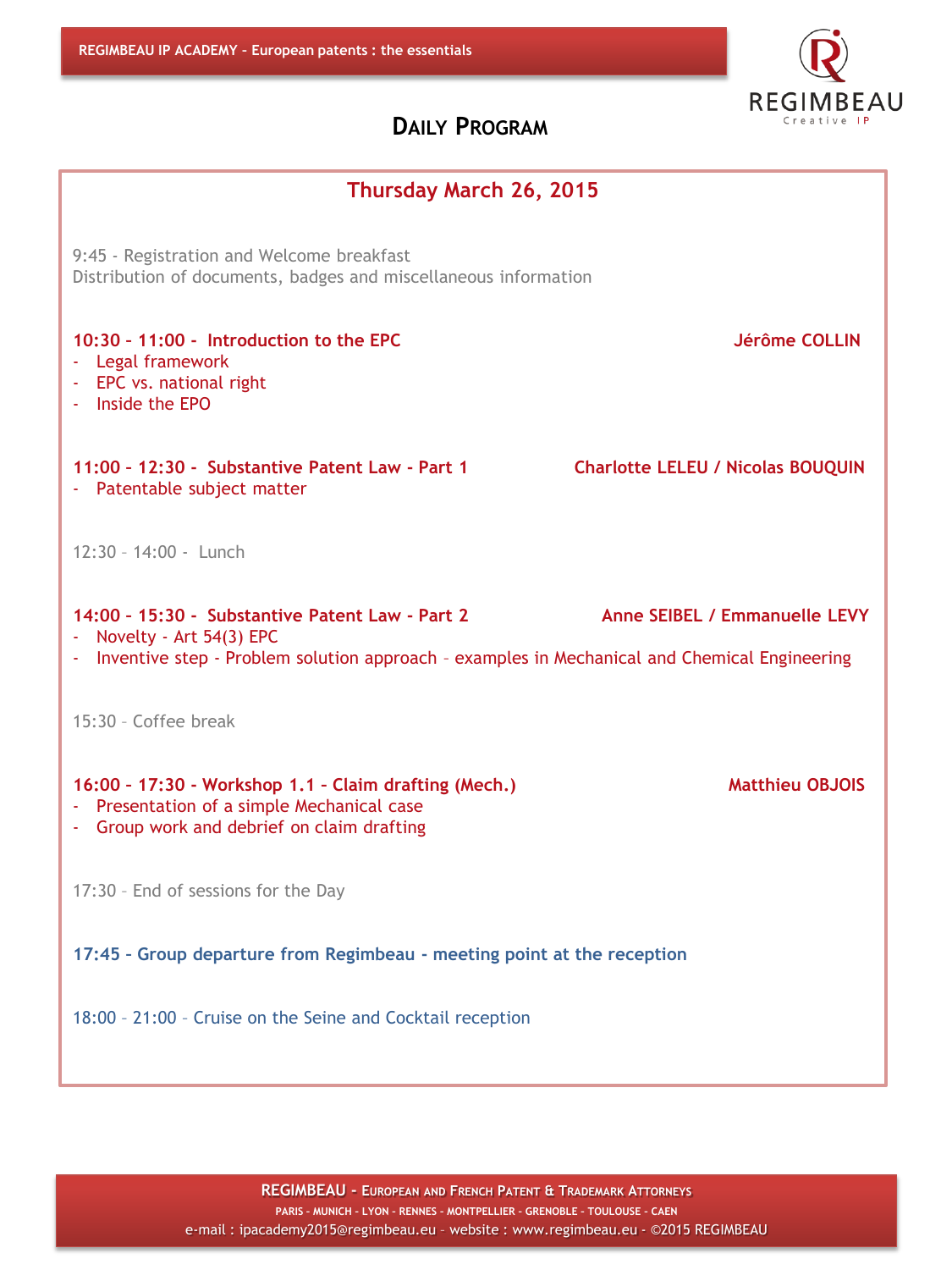

| Friday March 27, 2015                                                                                                                           |                           |  |
|-------------------------------------------------------------------------------------------------------------------------------------------------|---------------------------|--|
| 09:00 - 10:30 - Proceedings before the EPO - Part 1<br>- Proceedings from filing to grant                                                       | <b>Sylvain THIVILLIER</b> |  |
| 10:30 - Coffee break                                                                                                                            |                           |  |
| 11:00 - 12:30 - Substantive Patent Law - Part 3<br>- Sufficiency of disclosure vs. Clarity                                                      | Jérôme COLLIN             |  |
| 12:30 - 14:00 - Lunch                                                                                                                           |                           |  |
| 14:00 - 15:30 - Workshop 1.2 - Claim drafting (Chem.)<br>- Presentation of a simple Chemical case<br>- Group work and debrief on claim drafting | <b>Nicolas BOUQUIN</b>    |  |
| 15:30 - Coffee break                                                                                                                            |                           |  |
| 16:00 - 17:30 - Proceedings before the EPO - Part 2<br>- Amendments (in Mechanical / Chemical)                                                  | <b>Cécile PUECH</b>       |  |
| 17:30 - End of sessions for the Day                                                                                                             |                           |  |
| <b>Free Evening</b>                                                                                                                             |                           |  |

**Between Saturday and Sunday March 28 – 29, 2015**



**Please add 1 hour to your watches due to Daylight Saving's Time change (DST)**

#### **Sunday March 29, 2015**

**13.45 –** Meeting under the statue of Louis XIII in the middle of the Place des Vosges (Paris 75003), a 10 minutes walk from Metro Saint Paul (metro line 1).

**14:00 – 18:00 – Gourmet walk in the Marais quarter**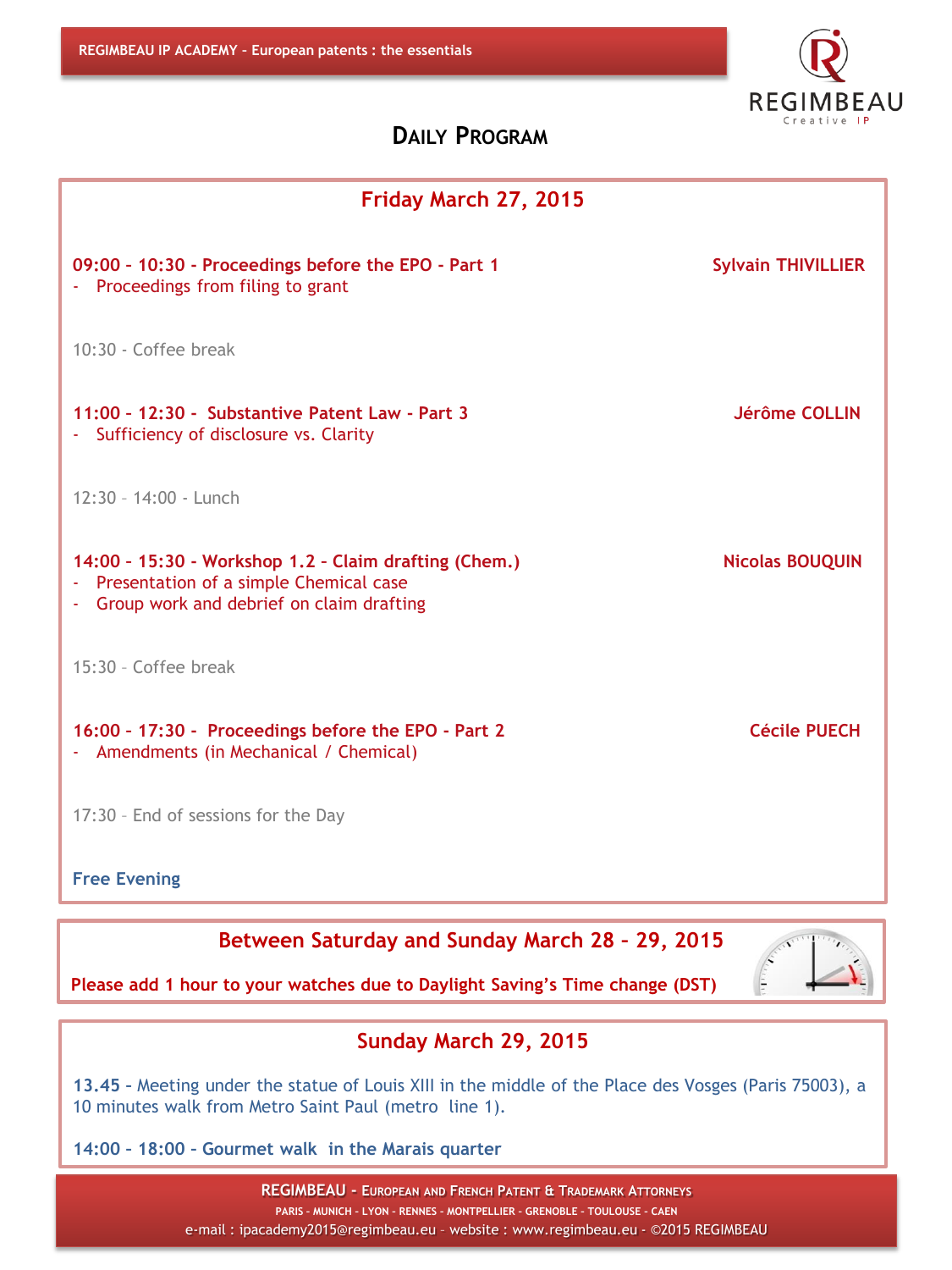

| Monday March 30, 2015                                                                                                                                                         |                            |  |
|-------------------------------------------------------------------------------------------------------------------------------------------------------------------------------|----------------------------|--|
| 9:00 - 10:30 - Priority<br>- Basic concepts of priority at the EPO<br>- Partial priorities<br>- Multiple priorities<br>- "Poisonous" situations                               | <b>Jérôme COLLIN</b>       |  |
| 10:30 - Coffee break                                                                                                                                                          |                            |  |
| 11:00 - 12:30 - Workshop 2.1 - Claim amendment (Mech.)<br>- Presentation of additional prior art<br>- Workshop on amending claims / filing a response at the EPO<br>- Debrief | <b>Matthieu OBJOIS</b>     |  |
| 12:30 - 14:00 - Lunch                                                                                                                                                         |                            |  |
| 14:00 - 15:00 - Searching information on European patents                                                                                                                     | <b>Isabelle MARY CLERY</b> |  |
| 15:00 - 16:00 - Development in the European Patent System - 1                                                                                                                 | <b>EPO Guest Speaker</b>   |  |
| 16:00 - Coffee break                                                                                                                                                          |                            |  |
| 16:30 - 17:30 - Development in the European Patent System - 2                                                                                                                 | <b>EPO Guest Speaker</b>   |  |
| 17:30 - End of sessions for the Day                                                                                                                                           |                            |  |
| 19:30 - Group departure from Regimbeau - meeting point at the reception                                                                                                       |                            |  |
| 20:00 - 22:30 - Wine Tasting Evening<br>«Tour de France des vins » in one of the oldest wine tasting bar in Paris.                                                            |                            |  |